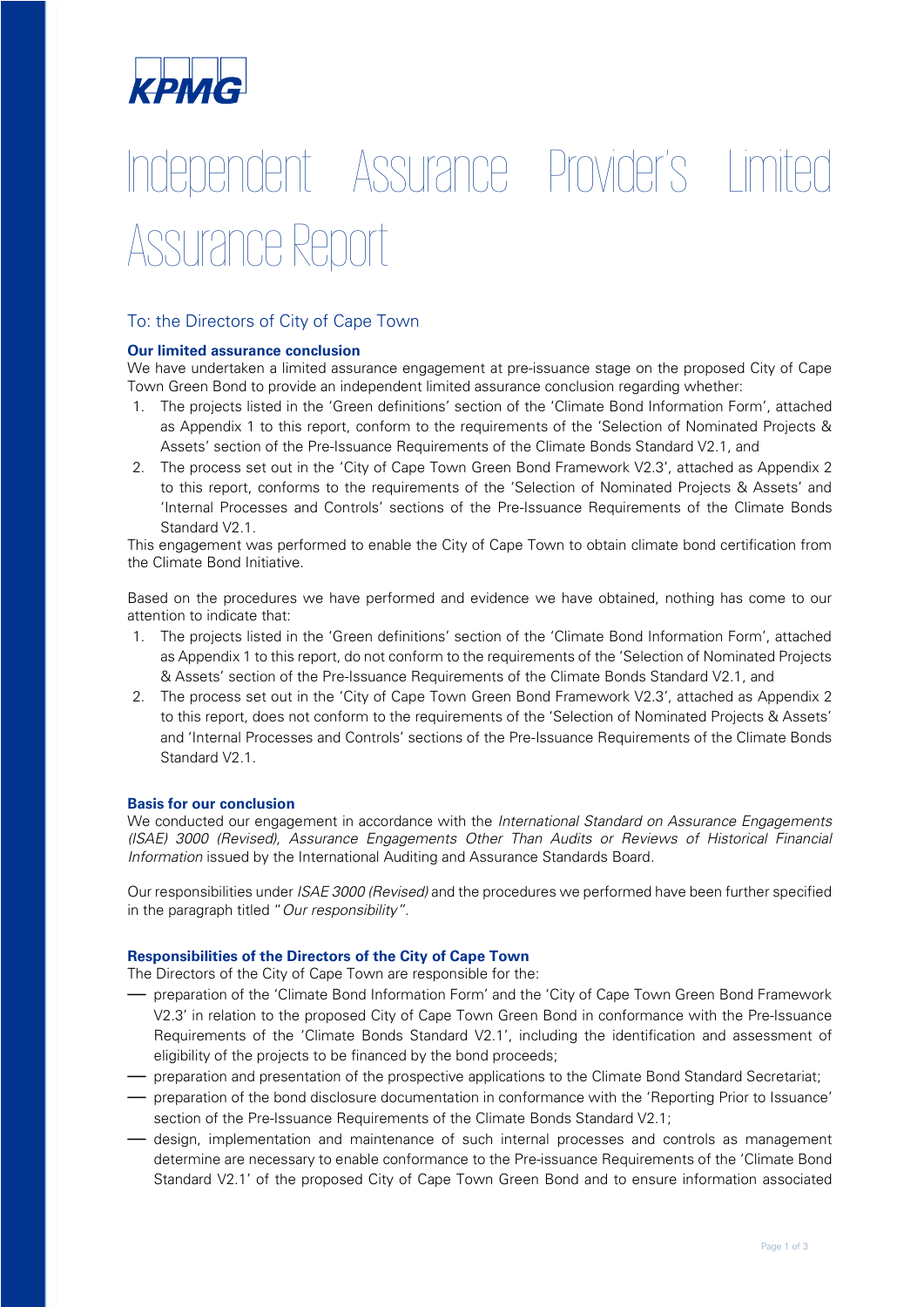

with the proposed City of Cape Town Green Bond is free from material misstatements, whether due to fraud or error;

- prevention and detection of fraud and for identifying and ensuring that the City of Cape Town complies with laws and regulations applicable to its activities; and
- implementation of procedures designed to ensure that personnel involved with the preparation and presentation of information associated with the proposed City of Cape Town Green Bond are properly trained, systems are properly updated and that any changes in reporting relevant to the pre-issuance requirements of the Climate Bond Standard V2.1 or the proposed City of Cape Town Green Bond encompass all significant business units.

#### **Our independence and quality control**

We have complied with the independence and all other ethical requirements of the *Code of Professional Conduct for Registered Auditors* issued by the Independent Regulatory Board for Auditors ("IRBA") that is consistent with the International Ethics Standards Board for Accountants *Code of Ethics for Professional Accountants (Part A and B)*, which is founded on fundamental principles of integrity, objectivity, professional competence and due care, confidentiality and professional behaviour.

In accordance with International Standard on Quality Control 1, KPMG Services Proprietary Limited maintains a comprehensive system of quality control including documented policies and procedures regarding compliance with ethical requirements, professional standards and applicable legal and regulatory requirements.

#### **Our responsibility**

Our responsibility is to perform our limited assurance engagement so that we are able to express our limited assurance conclusion on whether anything has come to our attention that causes us to believe that, in any material respects, the proposed City of Cape Town Green Bond has not conformed to the requirements of the 'Selection of Nominated Projects & Assets' and 'Internal Processes and Controls' sections of the Pre-Issuance Requirements of the 'Climate Bonds Standard V2.1'.

Our engagement has been performed to provide a limited level of assurance. Procedures performed in a limited assurance engagement vary in nature from, and are less in extent than for, a reasonable assurance engagement. As a result, the level of assurance we will obtain in our limited assurance engagement is substantially lower than the assurance that would have been obtained had we performed a reasonable assurance engagement.

A limited assurance engagement undertaken in accordance with *ISAE 3000 (Revised)* involves assessing the suitability in the circumstances of City of Cape Town use of 'Climate Bonds Standard V2.1' as the basis of preparation of the proposed City of Cape Town Green Bond, assessing the risks of material misstatement of information whether due to fraud or error, responding to the assessed risks as necessary in the circumstances, and evaluating the overall presentation of the selected information.

The procedures we performed were be based on our professional judgement and included inquiries, observation of processes followed, inspection of documents, analytical procedures, evaluating the appropriateness of quantification methods and reporting policies, and agreeing or reconciling with underlying records.

Given the circumstances of the engagement in performing the procedures listed above, we:

- Conducted interviews with management and key staff responsible for the proposed City of Cape Town Green Bond to obtain an understanding of the processes, systems and controls in place in respect of the project evaluation and selection, use of proceeds, management of proceeds and reporting on the proposed City of Cape Town Green Bond;
- Examined the processes, systems and controls in place to evaluate and select projects and the processes, systems and controls which will be used to track and report on the use-of proceeds for the proposed City of Cape Town Green Bond;